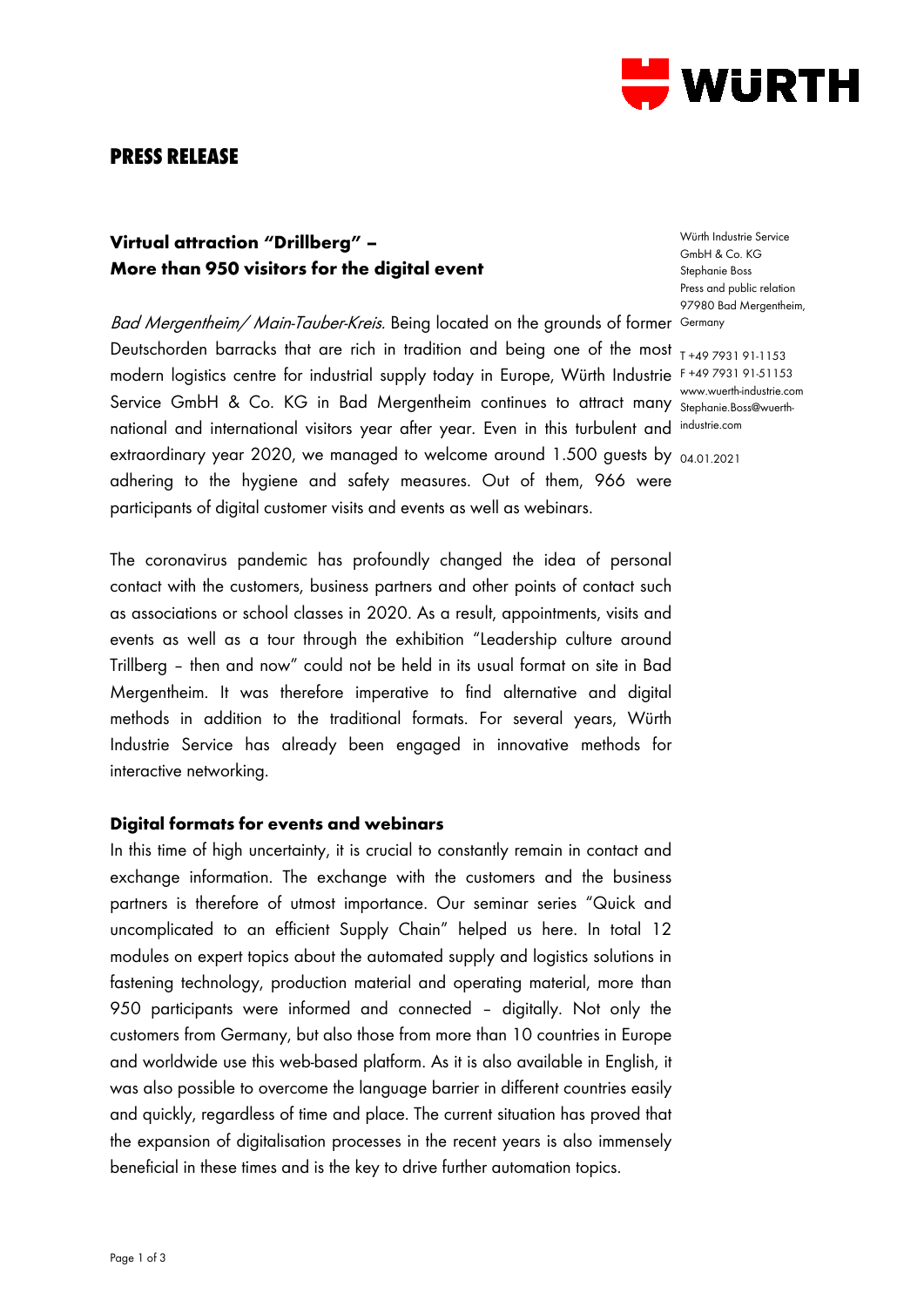

### **WIS Virtual Experiences**

Virtual reality is an important part of interactive networking. Using WIS Virtual Experiences, a virtual showroom, our company presents system solutions and product range centred around efficient C-Parts management. Apart from interactive experience of range of products, these virtual rooms also offer suitable setting for individual meetings and different forms of interactions: Regardless of whether for customer appointments, meetings, screenings, trainings, conferences, presentations or creating common experiences such as exhibition visits. The virtual rooms can be easily accessed with wide range of end devices − from VR headsets for maximum immersion, PC for maximum performance to smartphone and tablet for easiest mobile access. Additionally, the 360-degree logistics tour also gives an opportunity to digitally experience the material flows of the parts, deployed technologies and stations in the logistics process.

"Whether you are in Hamburg, Copenhagen or Paris: a part of Bad Mergentheim and Würth Industrial Park is close by for our customers and partners. With these digital formats and alternative methods, we have caught the spirit of the time and are well-equipped for the coming weeks and months of the pandemic.", clarifies Martin Jauss, General Manager Marketing and Sales at Würth Industrie Service. "Thus we have bridged the gap between telephone and video conferencing as well as the experience of a tour of our grounds, visit to our unique logistics as well as exhibition room, "World of WIS (Würth Industrie Service)", whilst completely ensuring social distancing." It is undeniable and remains constant: in spite of all the options of digitalisation, personal contact with customers and on site experiences associated with it as well as direct exchange with the people is extremely important for Würth Industrie Service and is a part and parcel of our corporate culture, and will be so even in the future.